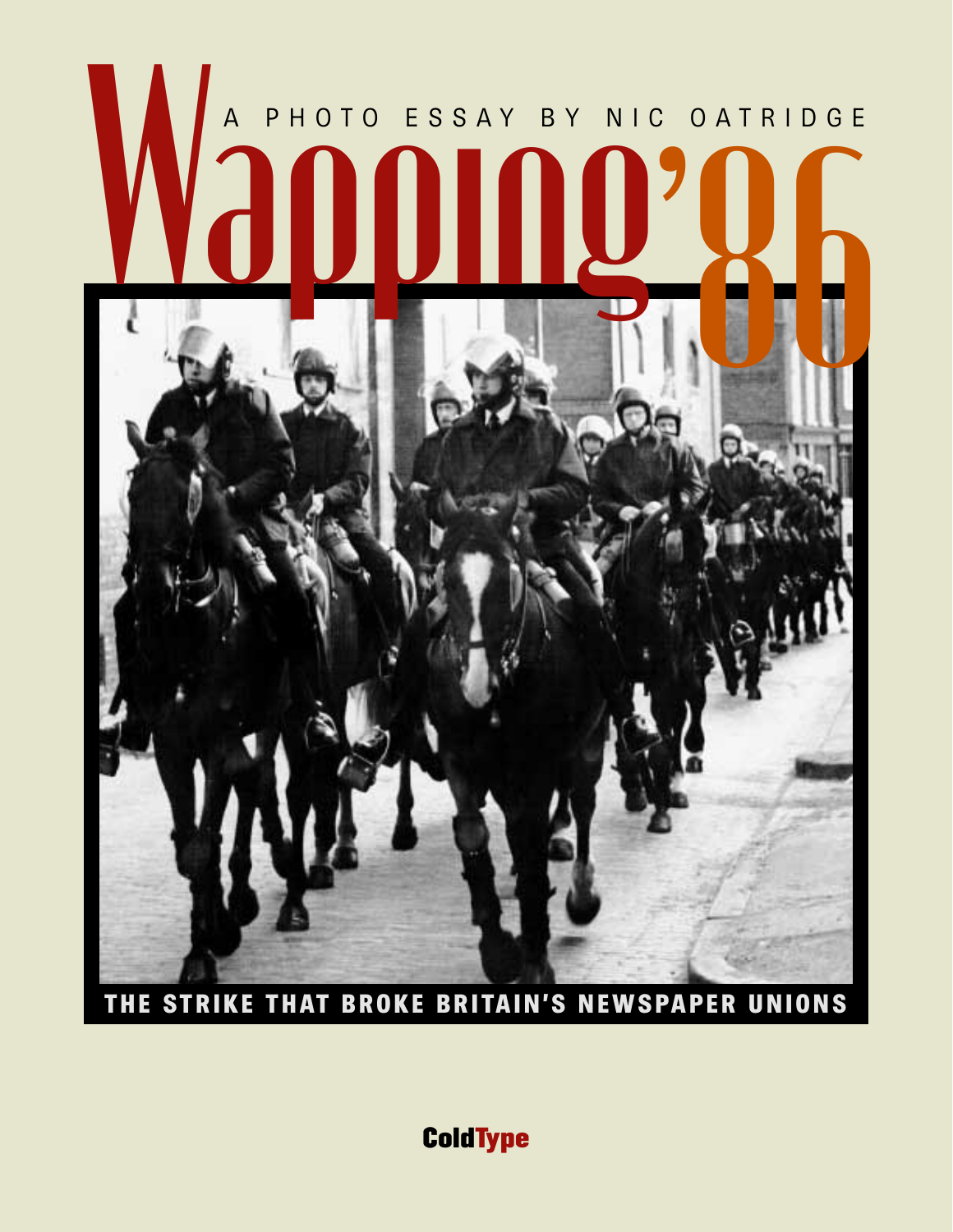## "Three times the number of jobs at five times the level of wages" …

leet Street in London had, at the beginning of the 1980s, been the centre of the British print industry almost since its origins in the 15th Century; and throughout the 20th Century the street and its newspapers had become dominated by charismatic proprietors and increasingly powerful trades unions. But the relationship between bosses and their workers was becoming increasingly volatile and exceedingly acrimonious. When the Australian

media magnate, Rupert Murdoch, acquired the London papers, *The Sun, News of the World, Times* and *Sunday Times* through his News International organisation, he became the most powerful newspaper baron of his generation.

Unlike his peers, however, his motivation was largely the opportunity to unlock the money-making potential of the newspaper industry in the UK and the titles were revitalised under his management. Murdoch was also willing to take risks to play for high stakes. In 1985, Murdoch borrowed £670 million

from New York's Citicorp to buy the Metromedia TV stations which formed the basis of the Fox network. He could barely afford the loan and, needing cash, realized his British newspapers provided the best opportunity to generate the revenue required to service the huge debts he had amassed to build a media empire in the USA – but that would mean greater production efficiency and reliability.

Murdoch loathed the restrictive working practices and the challenges to his editorial control from the workforce in his newspapers. Linda Melvern in her book, "The End of the Street," quotes him as characterising Fleet Street as "three times the number of jobs at five times the level of wages" compared to other countries' print industries.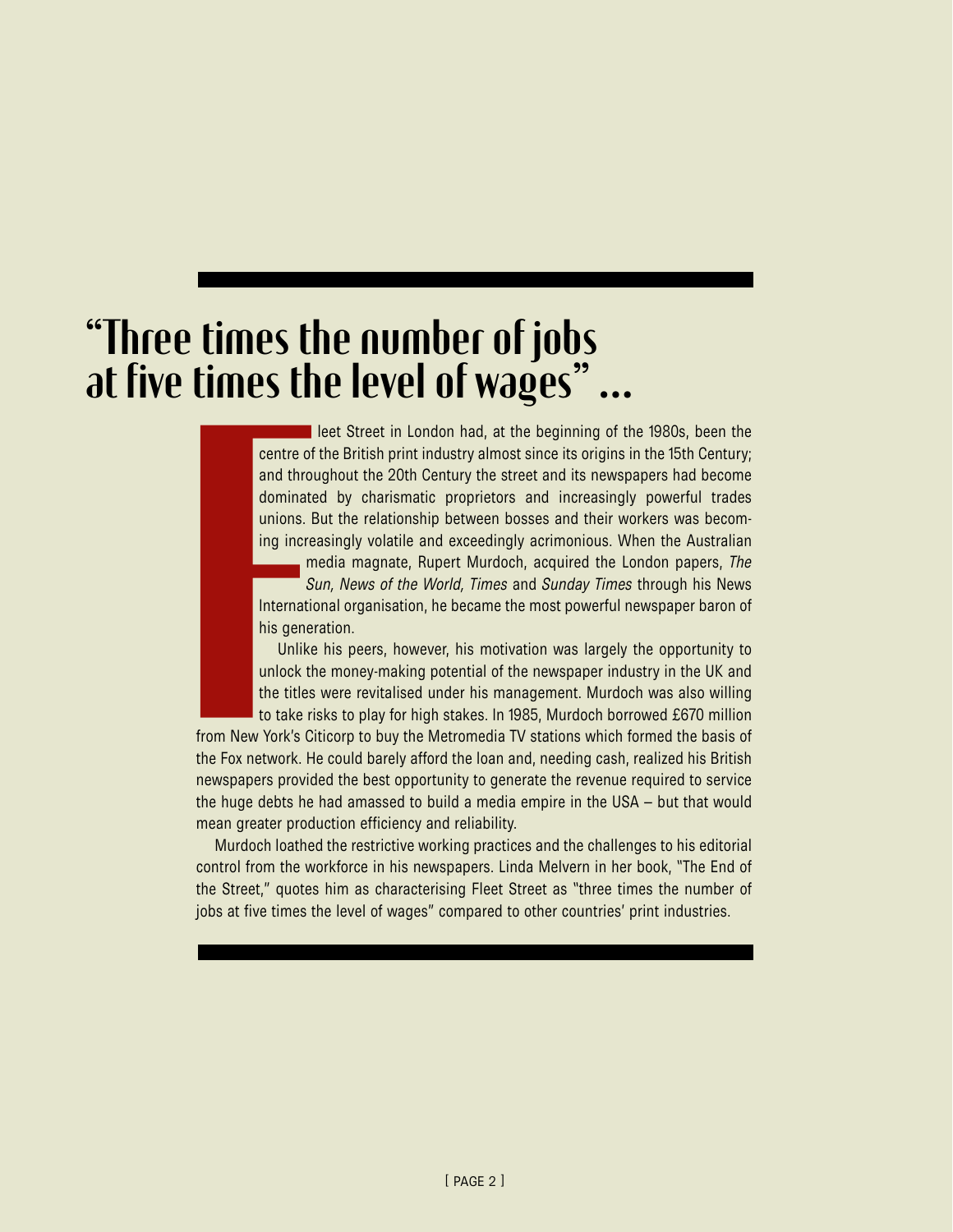

#### **STRIKING BODYWORK.**

**A picket uses his car to promote the cause of the striking printworkers. Here, parked near the New International plant, the For Sale board suggests that in future Mercs and BMWs will more frequently be parked in the area.**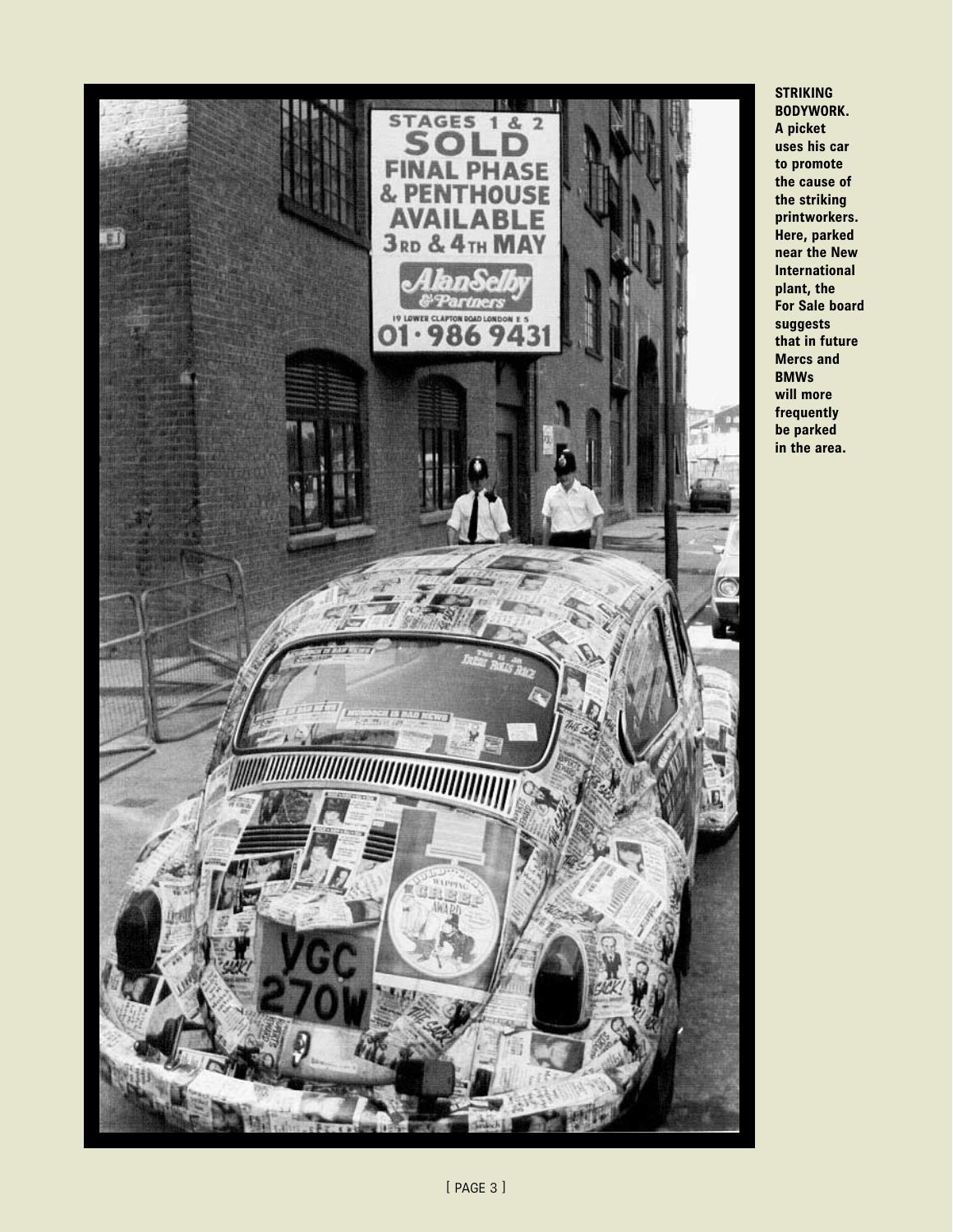## The miners' strike showed how far the government was willing to participate on behalf of employers …

Fleet Street had originated as a concentration of the skilled workers needed to produce newspapers using the 'hot metal' typesetting and production process. A proliferation of trade unions arose to organise the workforce and negotiate on pay and conditions, combining to form a few powerful unions, organised into "chapels" – Journalists belonged to the National Union of Journalists (NUJ), skilled workers were organised by the National Graphical association (NGA), and semi-skilled and unskilled workers were largely organised by the Society of Graphic and Allied Trades (SOGAT) or the maverick electricians' union, EETPU.

Over the years, Fleet Street had acquired a reputation for poor labour relations and had a history of industrial disputes over everything from wage levels to the editorial views of the newspapers. After the Conservative election victory in 1979, Margaret Thatcher introduced the Employment Acts of 1980 and 1982 and the Trade Union Act of 1984 which restricted the powers of unions. The coalminers' strike and other industrial disputes in the early 1980s also showed how far the government was willing to intervene on behalf of employers against unionised workforces.

Loss of production on Fleet Street wasn't solely caused by industrial disputes, however, for presses were antiquated, resulting in the loss of many newspaper runs. Between 1983 and 1985, for example, there were 60 plate breaks at *The Sun's* headquarters in Bouverie Street, where one press had been in use since 1936.

Meanwhile, "new technology" had made significant inroads in the United States, where "cold type" was first introduced in the early '70s, with job losses as high as 50% as, in the face of declining readership and intense competition, staff rationalisations and no-strike agreements were widely negotiated in attempts to secure a "habit factor" among readers.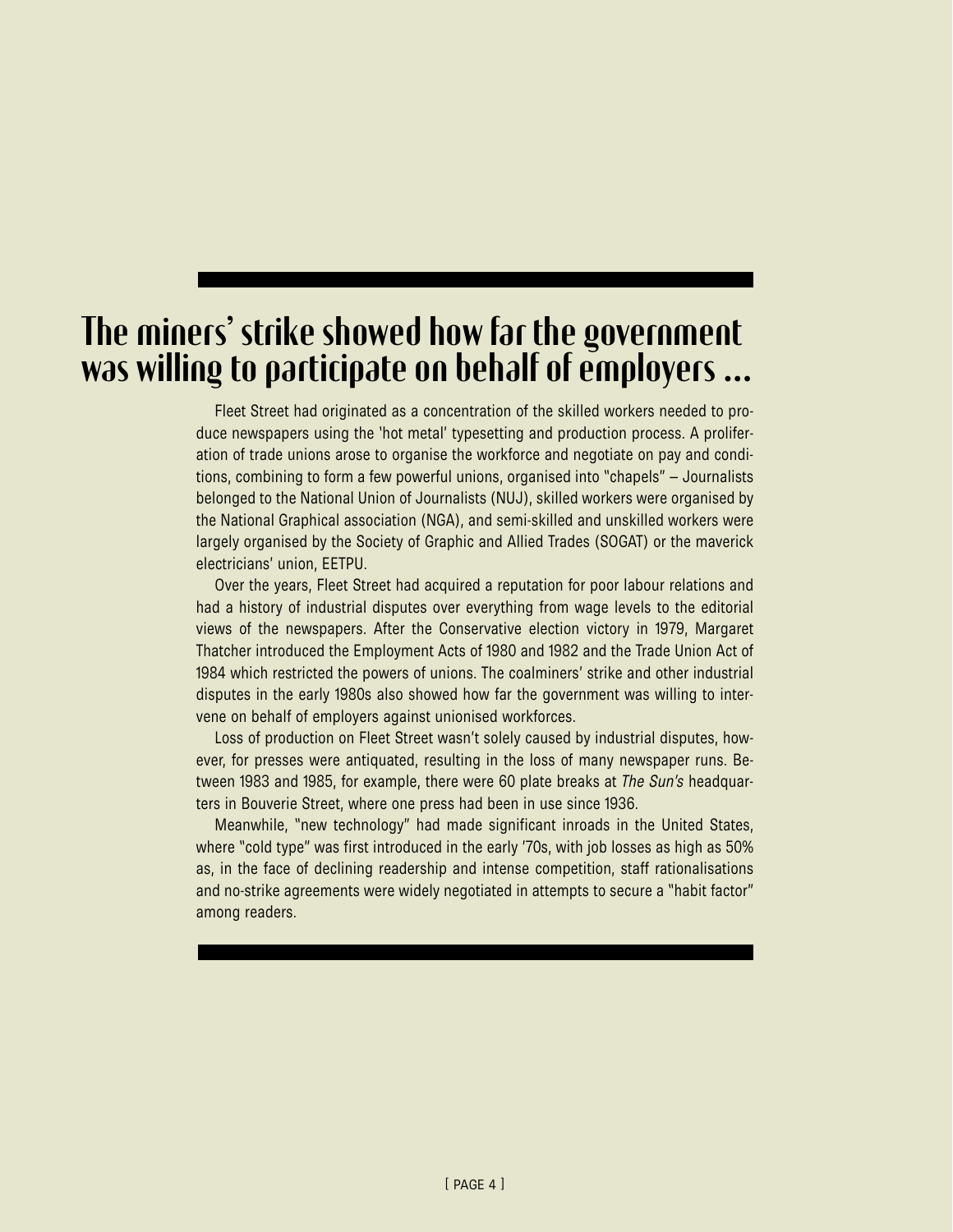



**STRIKING PAGE 3 MISS. A widely promoted campaign to boycott News International titles received support in ironicallyprominent places.**

**IN THAT NUMBER. Twice a week throughout the dispute a demonstration began at the News International plant, often passing by the nearby Tower of London.**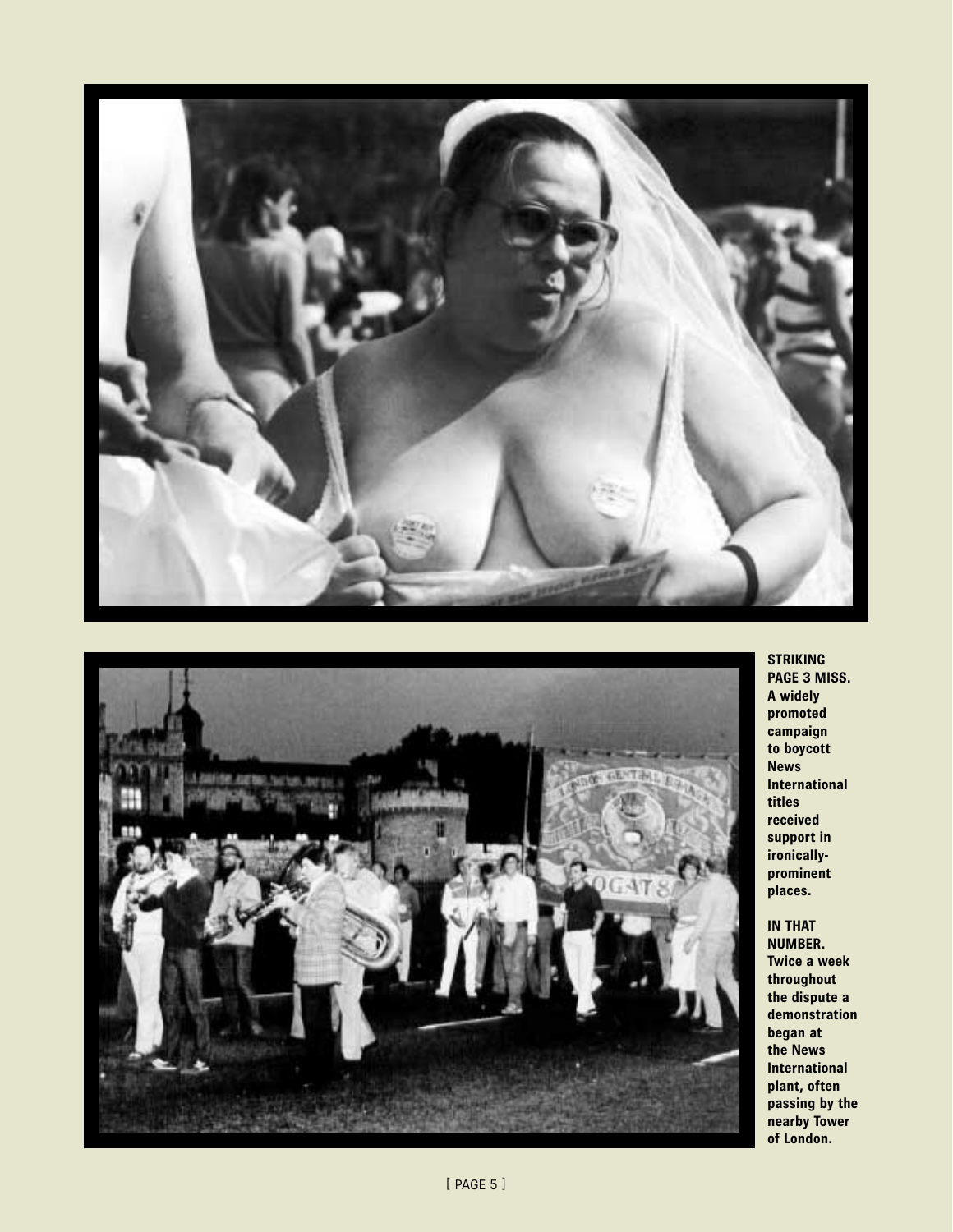## "What Rupert Murdoch did was break the log jam and bring us into the 20th Century" …

One of the leading suppliers of technology to the newspaper industry – with 500 customers and a 50% market share – was Kodak subsidiary Atex, which produced systems for everything from layout and word-processing to classified advertising. In the UK, most publishers were experimenting with new technology but were nervous about the technological risks and the impact on labour relations. Only Eddie Shah with his brand new *Today* newspaper had tried to use it extensively, with mixed results.

Murdoch bought Atex equipment for a plant to be built in Wapping in East London, supposedly to produce a new newspaper called *The London Post.* The Atex system was installed in secrecy, giving Murdoch confidence that he could take on the print unions and win. He didn't actually introduce leading edge production techniques to Britain, but simply took advantage of widely-used technology and practices established in other countries and other sectors of British publishing. Andreas Whittam Smith, founding editor of *The Independent*, said, "Until 1986 nothing had changed in newspaper publishing, The industry was in a time warp. What Rupert Murdoch did was break the log jam and bring us into the 20th Century."

n January 24, 1986, 6,000 employees went on strike after months of protracted negotiation with News International and Times Group Newspapers. The company's management had ostensibly been seeking a legally binding agreement at their new plant in Wapping which would incorporate flexible working, no-strike clauses, new technology and the end of the closed shop, but it had long since determined not to settle and instead sought to provoke a strike. Then, when industrial action was announced by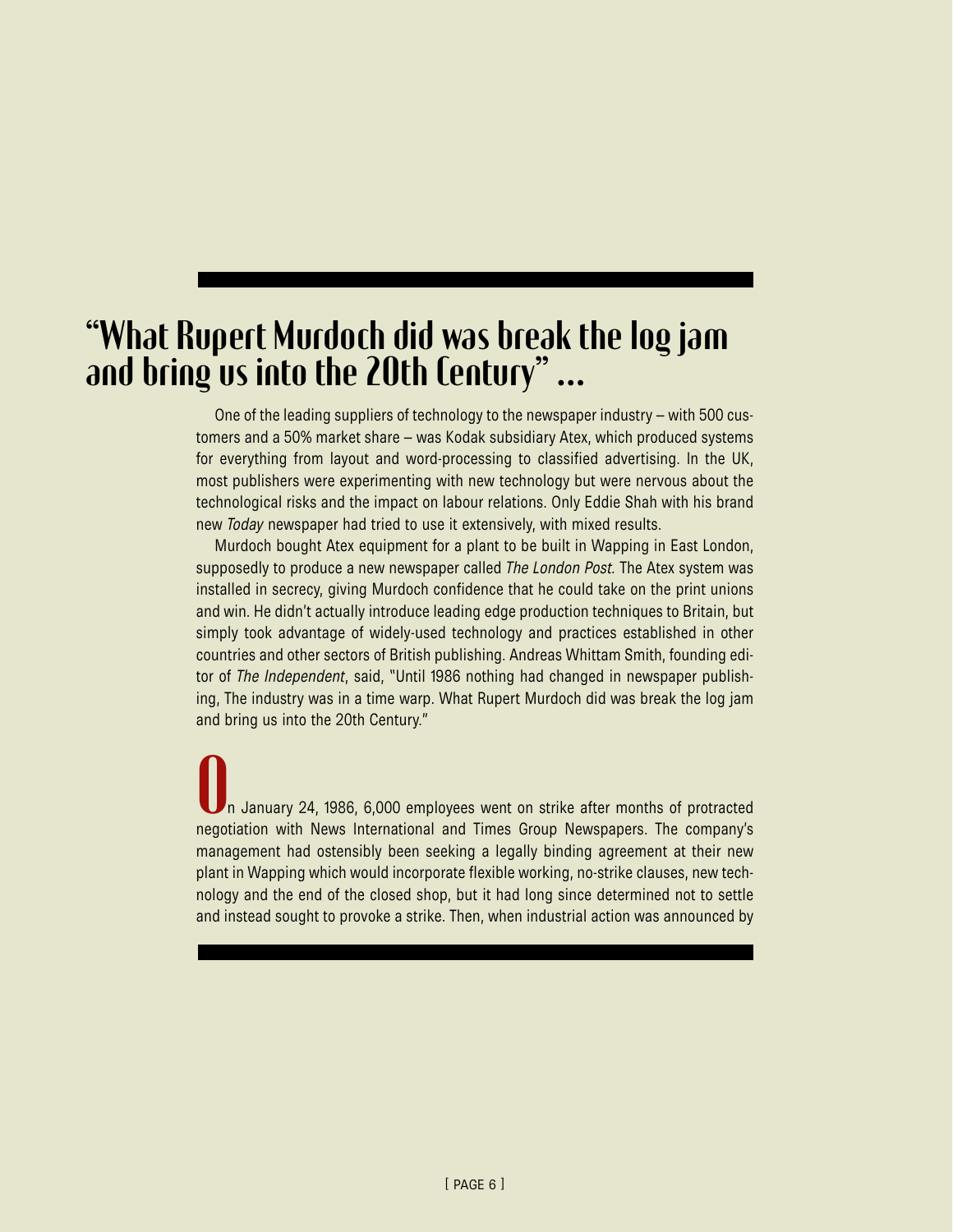

**SIX MEN AND THEIR DOG. The main entrance to the Wapping plant was only allowed six pickets at a time as a result of legislation introduced by the Thatcher government.**

**STREET PROTESTS. At times printworkers were able to blockade The Highway, usually resulting in dozens of arrests.**

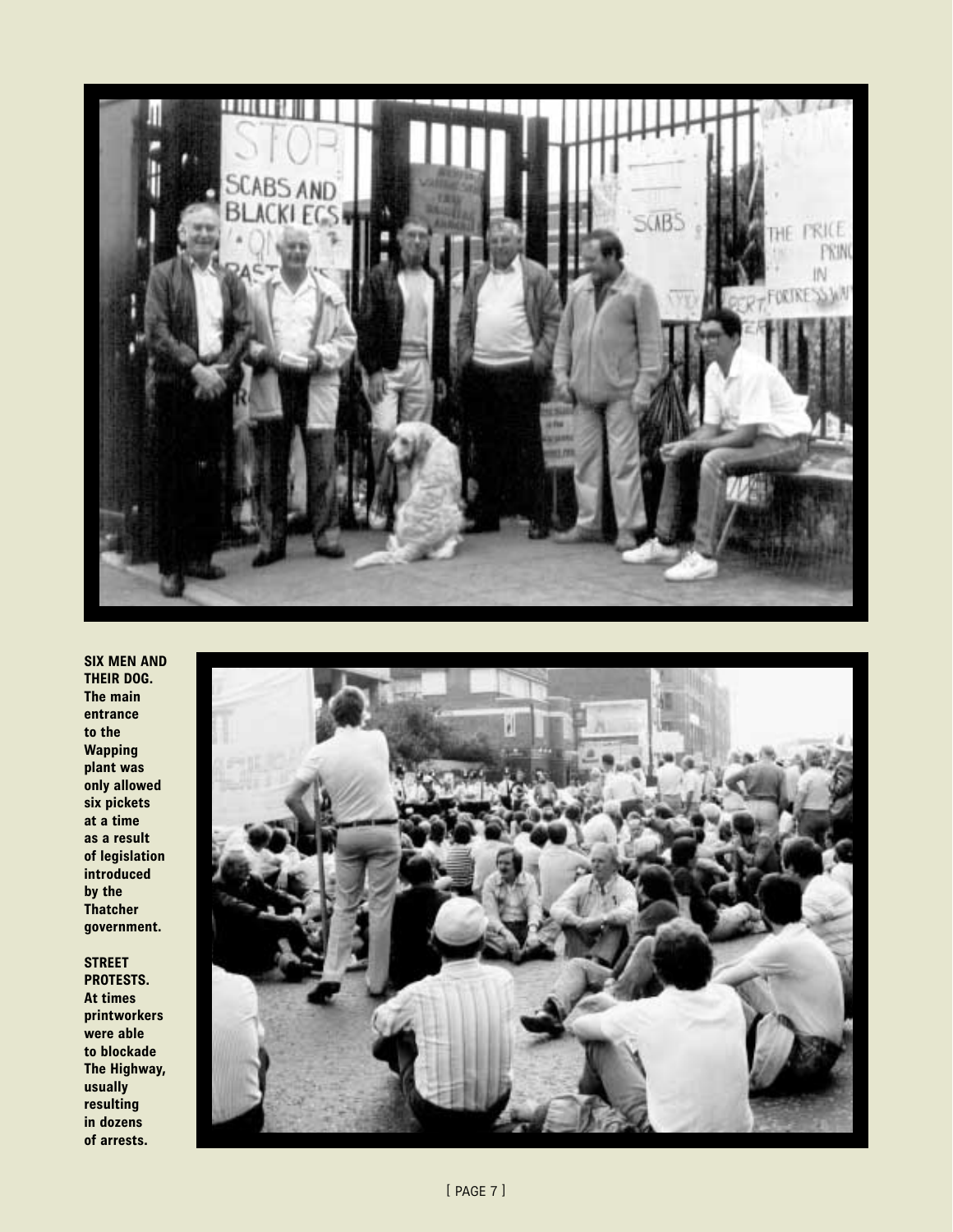## The police maintained a substantial presence, with at least 130 officers on duty each night …

the unions, dismissal notices were served on all those taking part. As part of a plan that had been secretly developed over many months, the company replaced the striking workforce with members of EETPU, the electricians' union, and transferred its four major titles (*The Times, Sunday Times, Sun* and *News Of The World*) to the Wapping plant.

To head off the expected industrial action against its titles, News International had meticulously planned how it would operate in the face of union hostility. The Wapping plant was dubbed "Fortress Wapping," so extensive were its security measures. The trade union movement was compromised, with EETPU providing a large proportion of the new workforce and many NUJ members choosing to cross picket lines rather than jeopardise their careers, while the workforce was bussed in from secret rendezvous points to ensure they did not have to confront pickets. Traditionally militant rail unions were marginalised when Murdoch contracted the non-union TNT road haulage company to distribute newspapers throughout the country from Wapping, using articulated lorries and vans which became known as "white mice."

Pivotal to the success of the plan was a police operation to ensure the free movement of buses, lorries and vans to and from the plant, and to protect the plant's perimeter. Although recent legislation only allowed for six pickets at the gates of the plant on Virginia Street, regular demonstrations by printworkers and their supporters terminated in an area opposite the plant around Wellclose Square. Separating the plant from the demonstrations was a thoroughfare called The Highway, while behind the plant was the largely residential riverside community of Wapping. The police maintained a substantial presence throughout this area, with at least 130 officers on duty each night, with a peak of over 1,800. Nearly one-and-a-quarter million police hours were worked in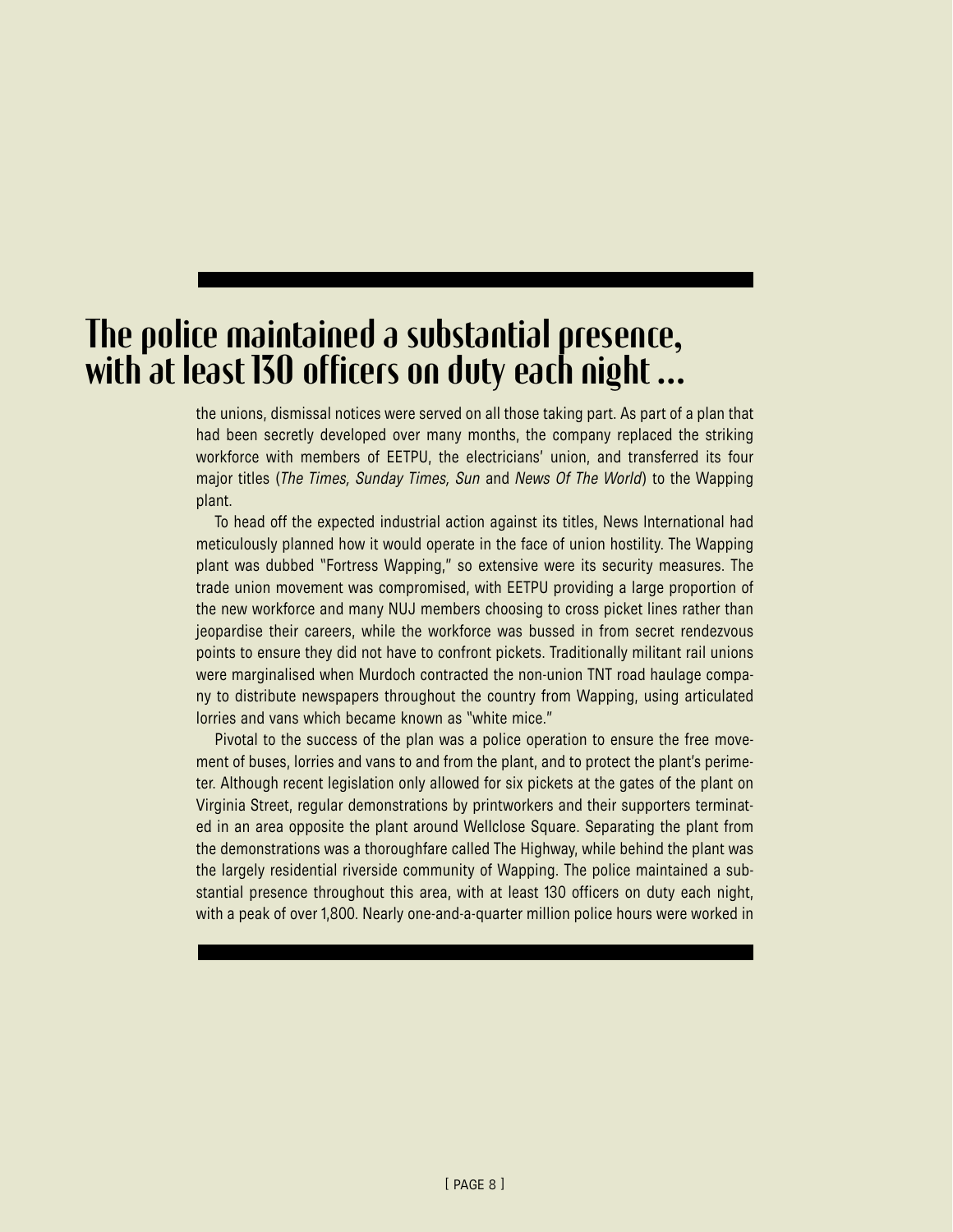

**COACH TRIP. Workers were bussed in and out of the Wapping plant using securityenhanced coaches from secret rendezvous points throughout the South-East of England.**

**SOMME-WHERE IN WAPPING. The security around News International's plant included rolls of razor wire and state-ofthe-art surveillance equipment.** 

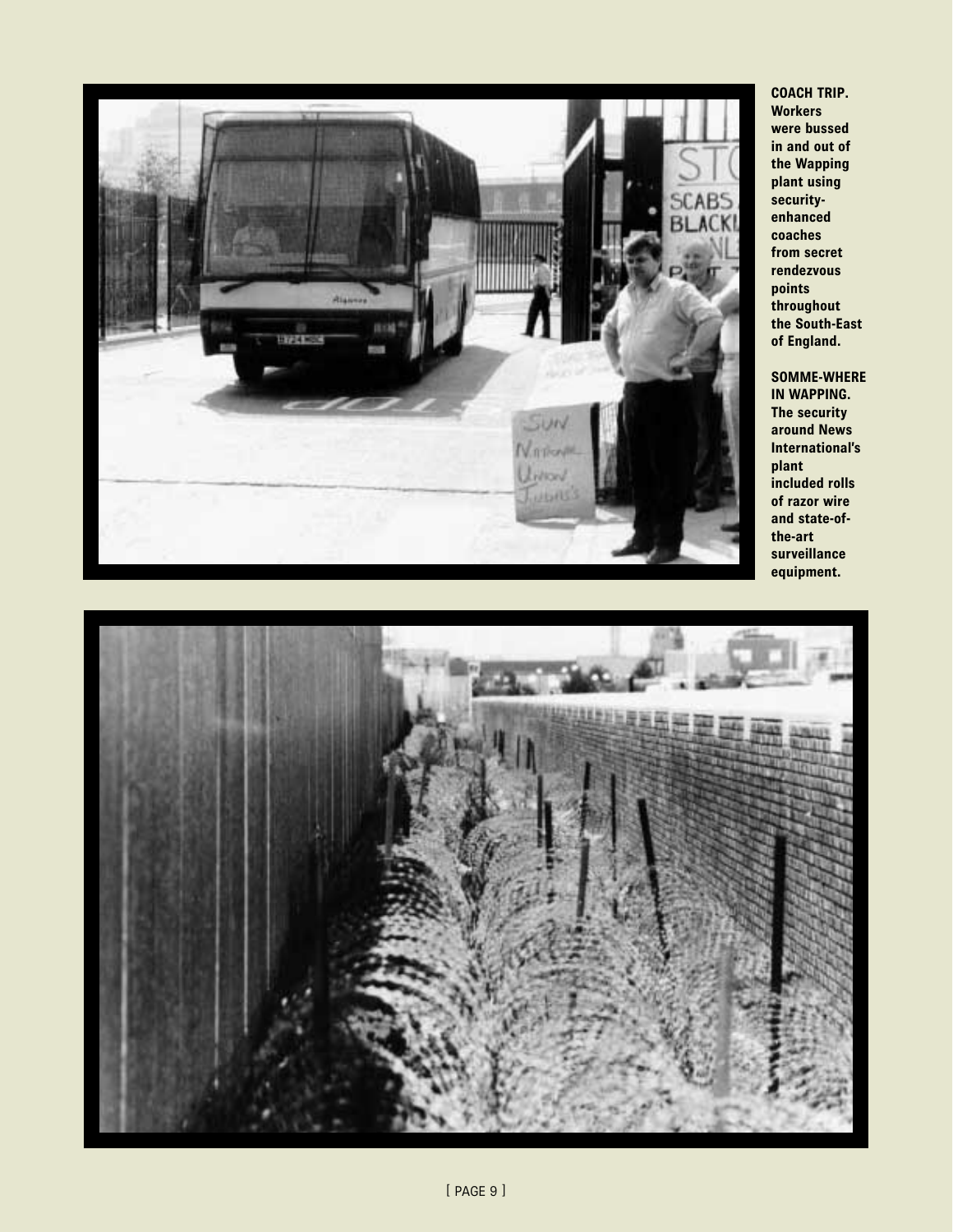## The response of the police in the area was often to deny free movement to local residents …

connection with the dispute in the first year, at an estimated cost of £5.3 million.

The unions representing most of the sacked printworkers – The NGA, led by Tony Dubbins, and SOGAT, led by Brenda Dean – sought public support for the cause of the printworkers and initiated a campaign to boycott News International's titles. In practice, however, the most effective tactic by printworkers and their supporters was to disrupt the movement of newspapers from the plant, and their regular demonstrations outside the plant sought to prevent vehicles using Virginia Street to access The Highway.

Increasing numbers of police were drafted in to ensure that at least one route was available for the free movement of vehicles to and from the News International plant, often through the narrow residential back streets of Wapping, an action that resulted in at least one fatality. As a result, the area between The Highway and the River Thames became a no-go area for printworkers and their supporters, who were subject to arbitrary arrest if found in the locality. Many local roads were closed by the police for extended periods to all but vehicles accessing the News International plant.

To enable articulated lorries to move at speed round local roads and avoid demonstrations, local residents often found their cars towed away from on-road residential parking or were denied vehicular access to their streets. Many residents of Wapping were themselves printworkers or trade unionists and sympathetic to the cause of the sacked printworkers, and led a number of demonstrations in support of the printworkers.

The response of the police in the area was often to unlawfully deny free movement to local residents, preventing them returning to their own homes and subjecting them to abusive behaviour and arbitrary arrest. The National Council for Civil Liberties, (now known as Liberty) comprehensively documented the police abuses of power at the time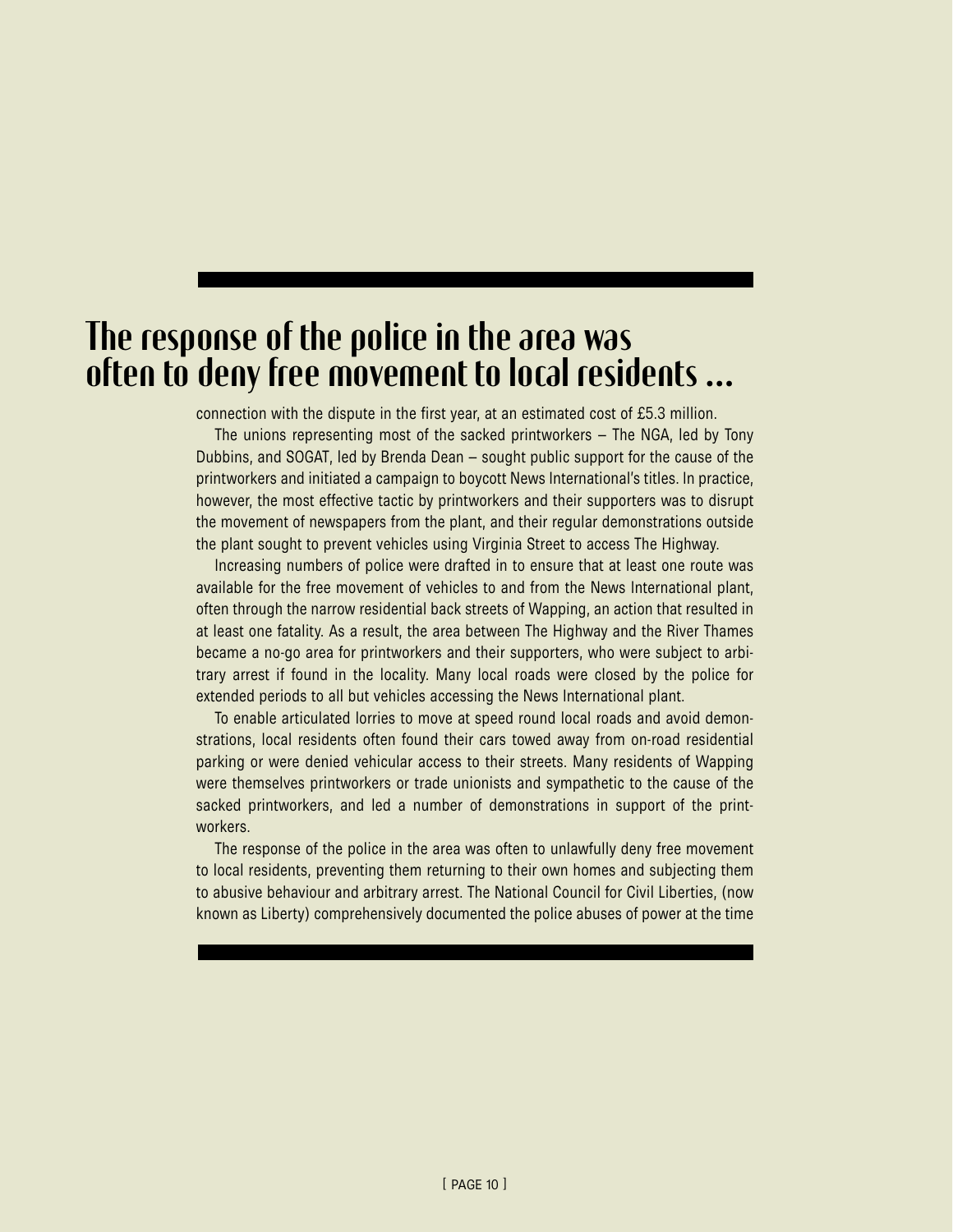#### **LEADING ARTICLE.**

**Tony Dubbins, general secretary of the NGA, reads the strike newspaper on the picket lines.**

#### **WAPPING**

**LIBERTY. Local residents would often find their legitimately parked cars impounded to allow juggernauts from the News International plant to navigate the narrow streets at high speed.**



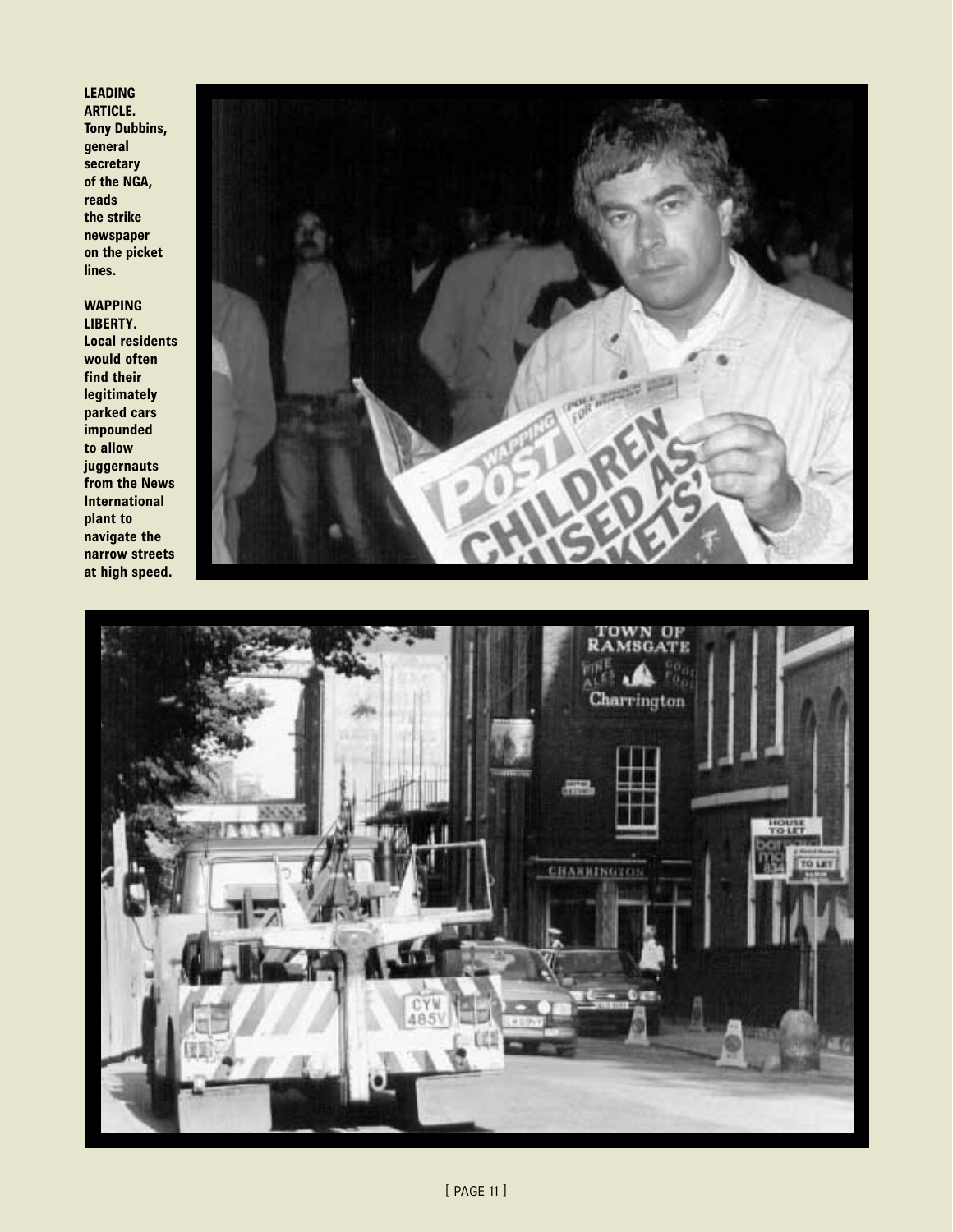## Some photographers were physically assaulted to prevent photographs of police activity …

in their publication "No Way in Wapping." Reading it now, it is hard to believe that such a widespread abuse of civil liberties occurred so recently in the heart of London.

Police abuses were not restricted to local residents and printworkers. Photographers and cameraman were subject to verbal and physical assaults for recording events at the time. The BBC lodged a complaint that a "number of BBC staff covering the Wapping dispute was continually harassed by a small group of police officers and equipment belonging to camera crews was damaged" (*Wapping Post*, 18/5/86), while some photographers, myself included, were physically assaulted to prevent them photographing police activity.

The policing of Wapping attracted significant public debate at the time, most significantly after a demonstration on January 24th, 1987, when the police attacked demonstrators, legal observers, first aid workers and journalists, raided public houses and private homes, and damaged a number of vehicles. Although agents provocateur had certainly incited the police, the response was disproportionate and misdirected.

In the first year of the dispute, more than 1,000 people were arrested for offences allegedly arising from the Wapping Dispute. I can testify to perjury by members of the police force and was fortunate to fight criminal proceedings brought against me on trumped-up charges. Others were not so lucky.

The government refused all calls for a public inquiry into abuses of power during the dispute. The Labour Party response was ambiguous, although many union sponsored and local MPs such as Peter Shore were passionate in support of printworkers and local residents. The Police Complaints Authority proved largely ineffective, despite a highprofile investigation by Northamptonshire Police.

Aided and abetted by government support and a revised legislative framework, the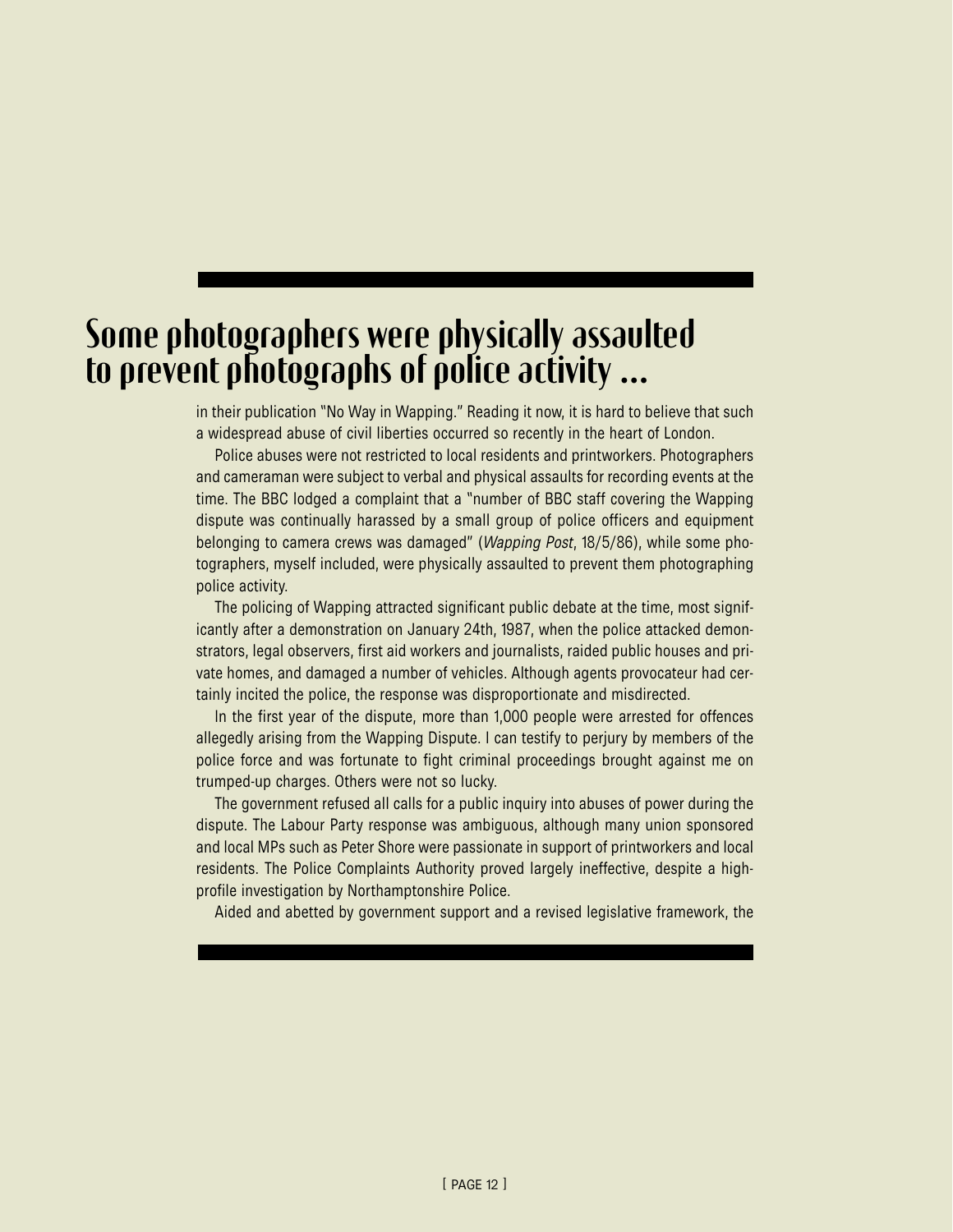

**CLOSING TIME. On the night of January 24, 1987, police entered a local pub, damaging property, throwing out locals and printworkers and attacking and arresting indiscriminately.**

**HIGHWAYMEN. The Highway, was contested by printworkers and police alike, with the police often wearing anonymous uniforms that masked their identity.**

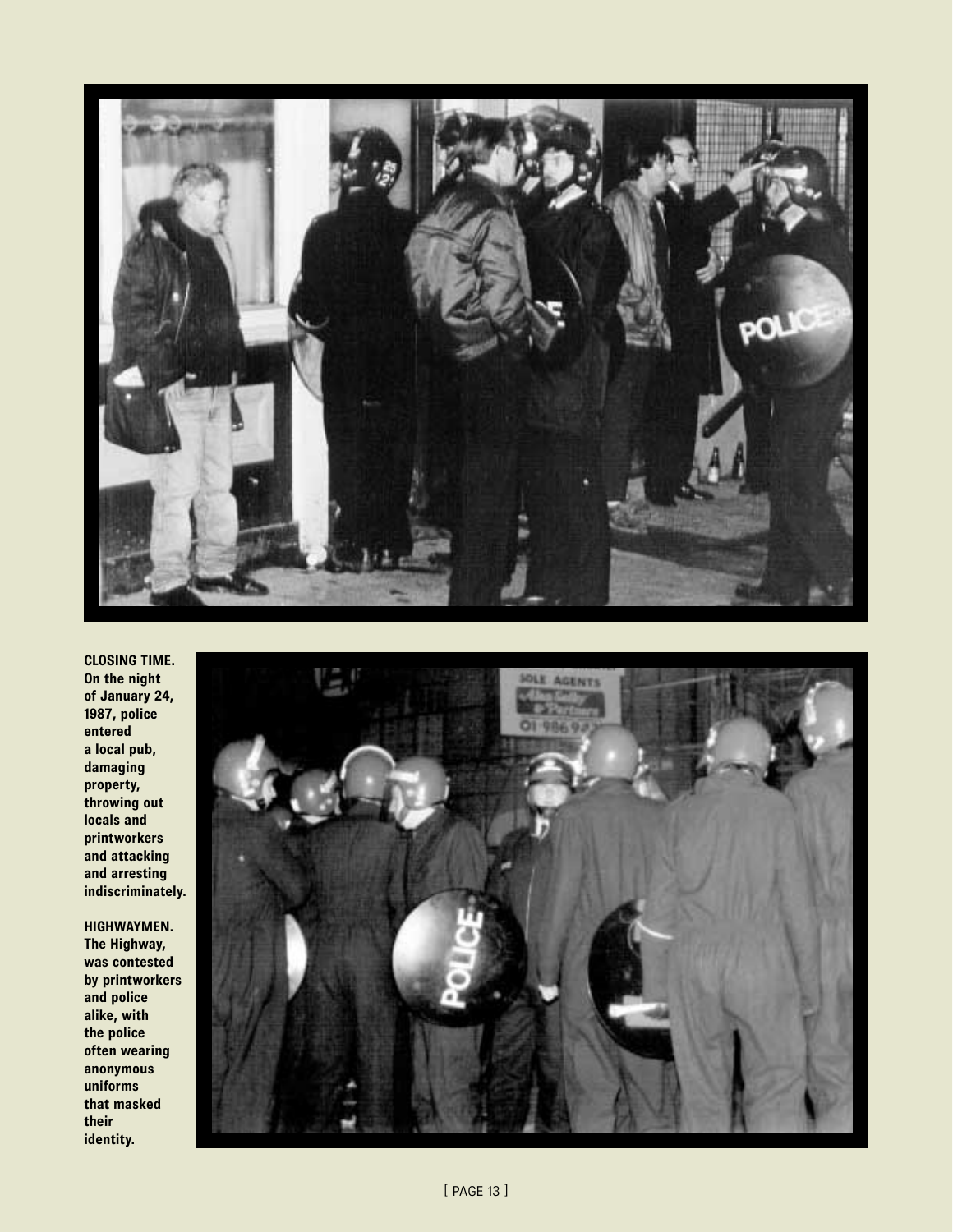## Not a single night of production was lost by News International as a result of the dispute …

Wapping Dispute finally petered out in February, 1987, when the NGA, exhausted by litigation, lacking funds to continue the dispute and facing increasing defections, reluctantly recommended that its sacked members accept a redundancy package from News International.

Not a single night of production was lost by News International as a result of the dispute, and the power of the print unions was irrevocably broken. Within two years all national newspapers had adopted the technologies News International had introduced and adapted their working practices accordingly, leading to the demise of Fleet Street as the centre of the UK newspaper industry.

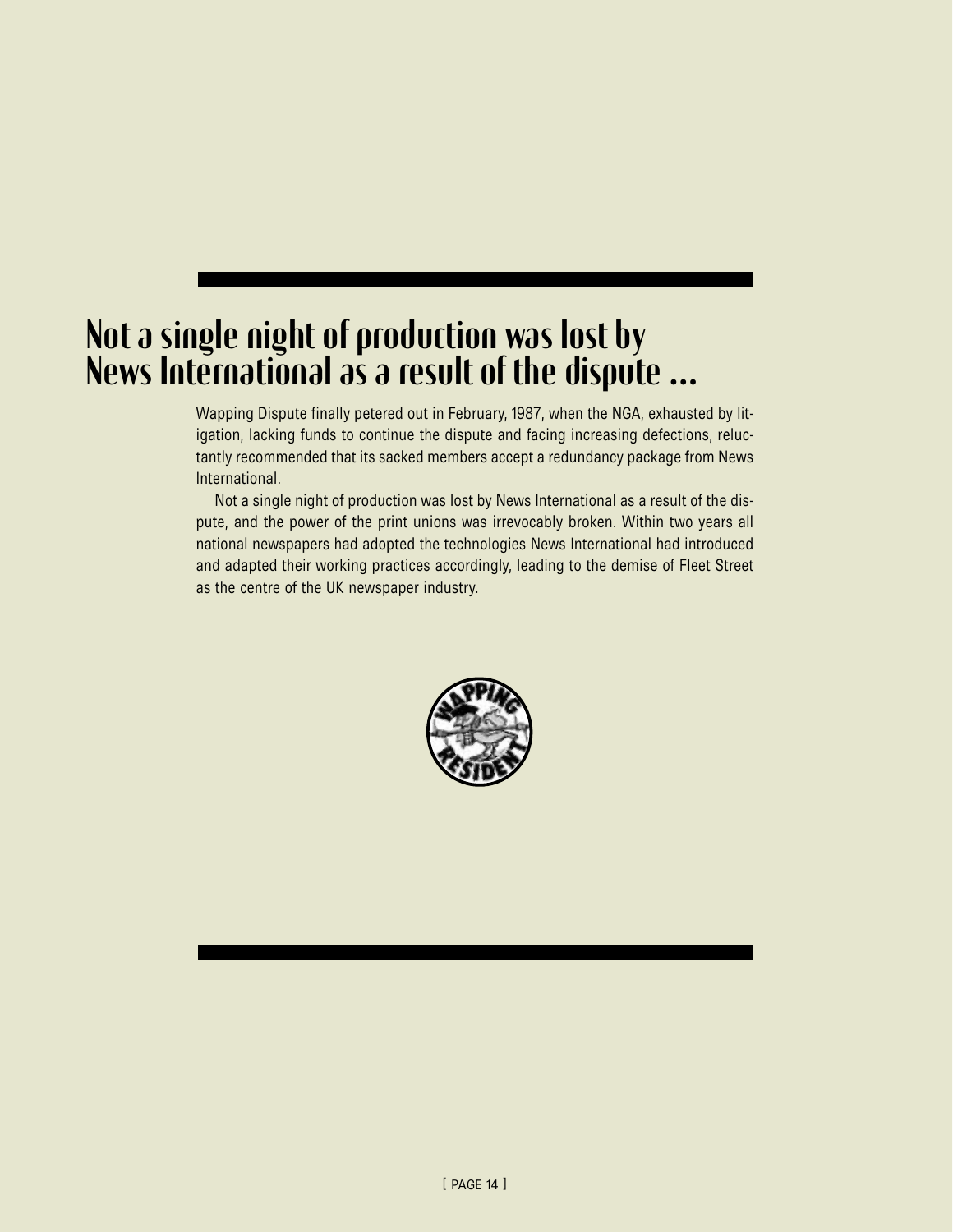

**BAND ON THE RUN. The area around Wellclose Square, where printworkers and their supporters gathered, often had an almost carnival atmosphere, with market stalls and entertainment.**

**PAPERBOYS.**

**Hundreds of police were drafted in to police the Wapping Dispute, forming human walls to keep at least one route clear into the Wapping plant.**

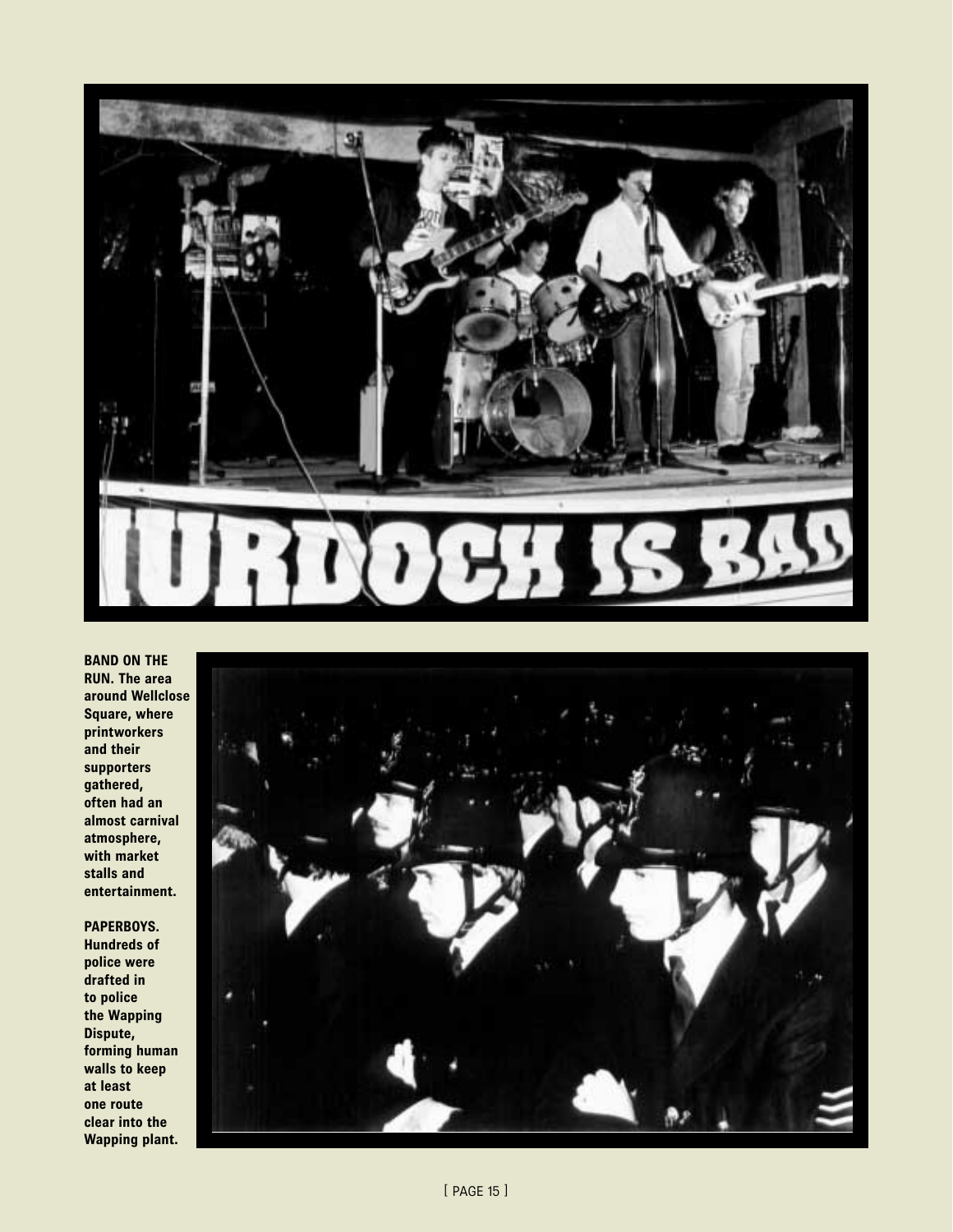## FURTHER READING

Bryson, "Notes from a Small Island," Doubleday, 1996, p30-43

Goodhart and Wintour, "Eddie Shah and the Newspaper Revolution," Coronet, 1986

Haldane Society of Socialist Lawyers, "A Case to Answer? A report on the policing of the News International demonstration at Wapping on 24th January 1987," The Haldane Society of Socialist Lawyers, 1987

Hodgson, "Modern Newspaper Practice," 4th Edition, Focal Press, 1996

Littleton, "The Wapping Dispute: An Examination of the Conflict & Its Impact on the National Newspaper Industry," Avebury, 1992

Lott, "Rumours of a Hurricane," Viking 2002, p252-267

Martin, "New Technology and Industrial Relations in Fleet Street," Oxford, 1981

Meltzer, "I Couldn't Paint Golden Angels," AK Press, 1996, p312-320

Melvern, "The End of the Street," Octavo/Methuen, 1986

National Council for Civil Liberties, "No Way in Wapping," Civil Liberties Trust, 1986

Police Monitoring & Research Group, "Policing Wapping – An Account of the Dispute 1986/7," London Strategic Policy Unit, 1987

Wintour, "The Rise & Fall of Fleet Street," Hutchinson, 1991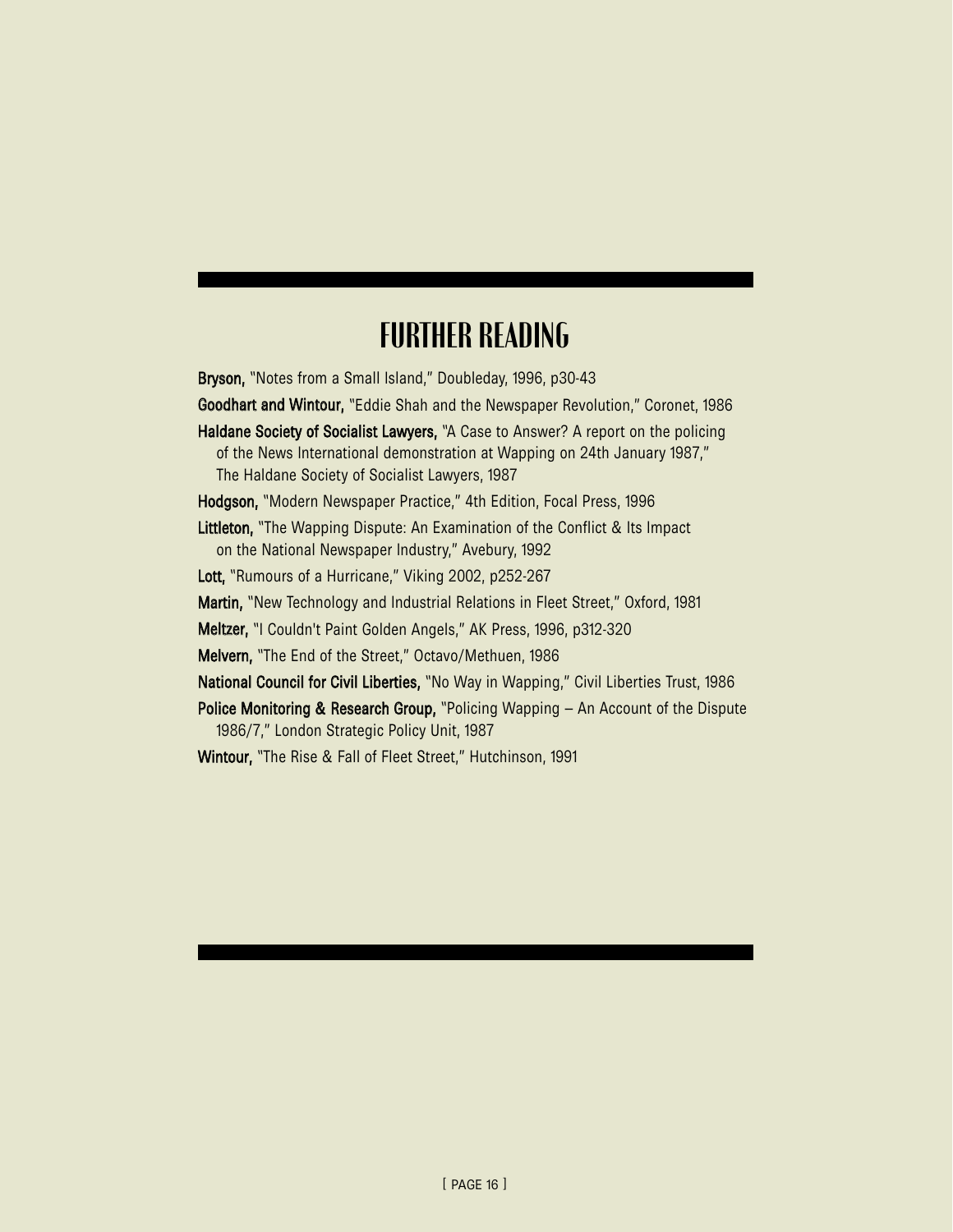



**REVOLTING LOCALS. Working-class Wapping organised frequent marches in protest at heavy-handed policing of the area.** 

**TIMES A-CHANGING. Wapping had the eerie quality of an occupied town with conspicuous surveillance, arbitrary road closure, curtailment of civil liberties and constant police presence.**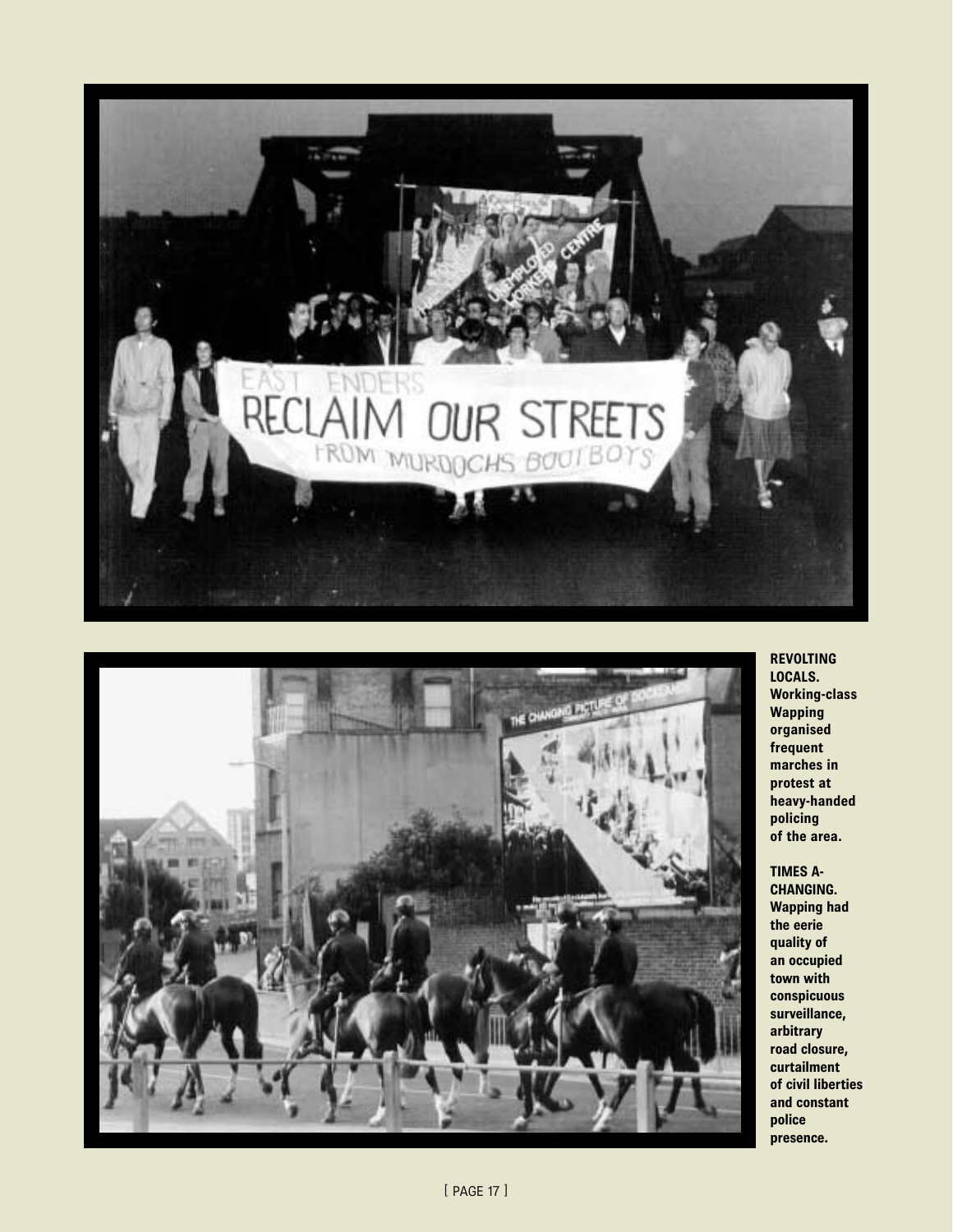

### THE AUTHOR

Nic Oatridge lived in Wapping during the Wapping Dispute and worked as IT Manager for a publishing company. He was a guest photographer for the *Wapping Post* and a contributor to the *The Picket*, both publications sympathetic to the cause of the print workers. During the dispute he was the subject of substantial police surveillance and intimidation. He now lives in Twickenham, works as IT Director in the pharmaceutical industry and is studying for a doctorate in Business Administration at Kingston University.

Copyright: Nic Oatridge, 1986/2003 Design: Tony Sutton Published by ColdType magazine at www.coldtype.net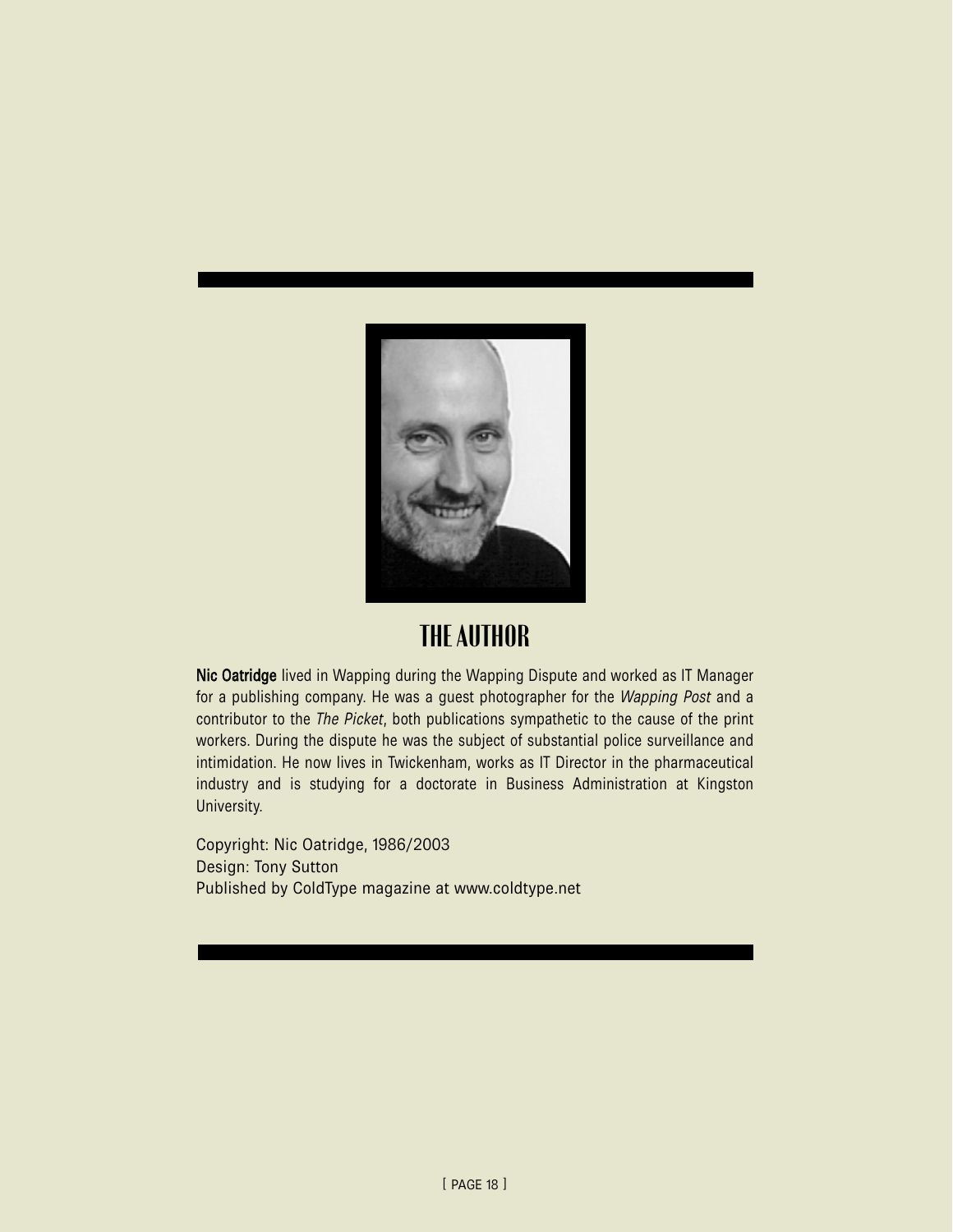

**POLITICAL SUPPORT. Lord Shore, then MP for Wapping, was a supporter of the printworkers and the local community.**